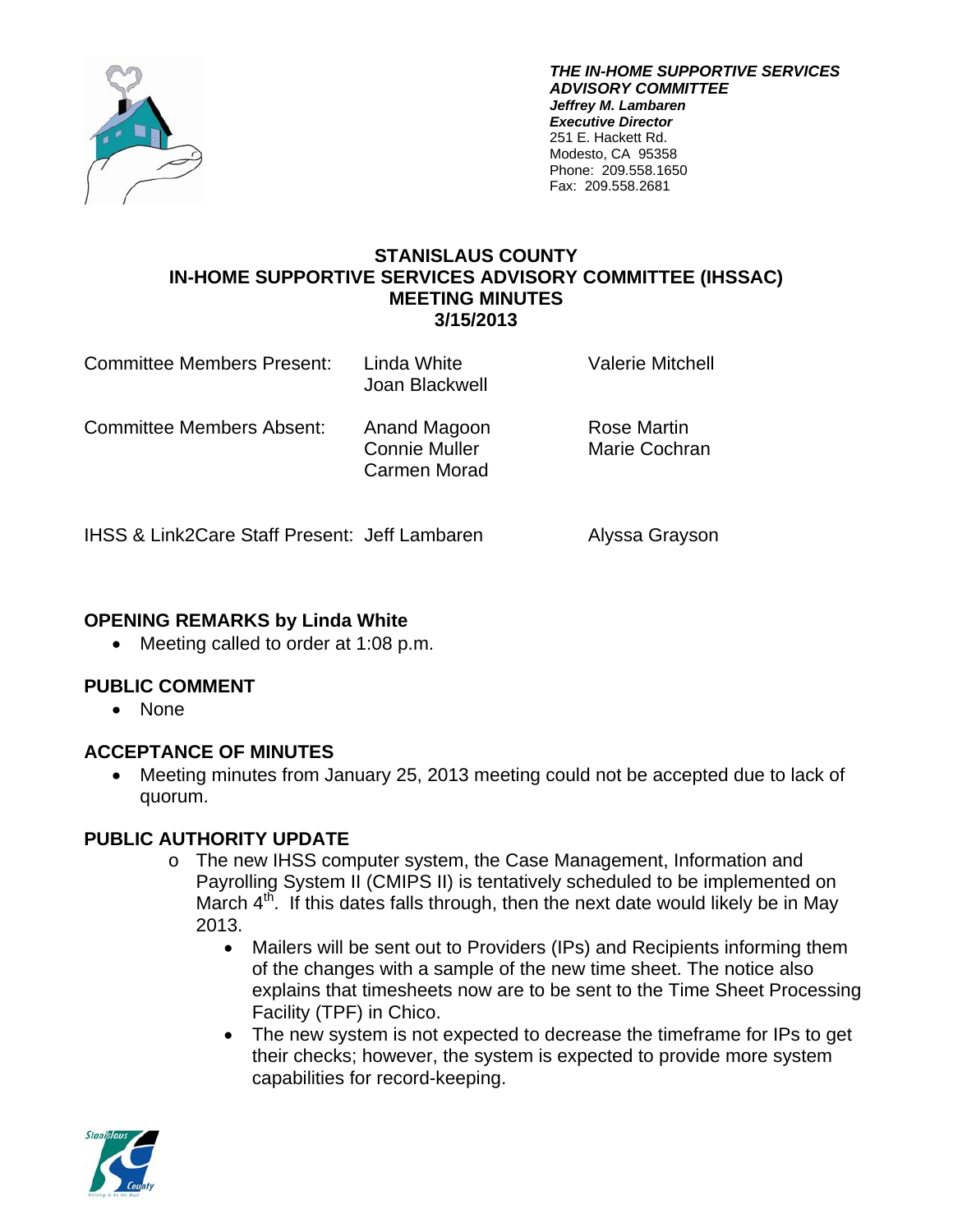- The new system will create a change in the procedures for health insurance deductions for IHSS Providers. Currently, information regarding the health care premiums for Providers is sent from the County to the Union who then sends the health benefit data along with dues information to the State Controllers Office. With the new system, CMIPS II, the County will submit the health insurance information directly to the State. The Union will send a separate file to the State for union dues deductions.
- IHSS staff has previously received CMIPS II training, refresher training prior to "go-live" will be provided.
- o The Public Authority is still in negotiations with United Domestic Workers (UDW).
- o Due to the expiration of the 2012 American Tax holder Relief Act, the Social Security Tax withholding are now 6.2%, which is up from what it has been at 4.2%, Providers may notice their paychecks are a little bit less due to the change in the tax rate.

## **STATE BUDGET & LEGISLATIVE UPDATE (Combined)**

- The State is projecting a budget deficit of \$830 million. This is much improved over previous years when the State budget deficit was multiple billion of dollars.
- Healthcare Reform Act
	- o California Medi-Cal expansion would increase the income limits to 138%-200% of Federal Poverty Level of existing eligible. Optional expansion would provide coverage to adults that are not disabled and have no children. The county will have two options for program administration:
		- County could return the funding and responsibility to the State.
		- County could accept the funding, follow the requirements, and run the program.
- Stanislaus County did not get the Health Exchange Call Center. Contra Costa was selected.
- Information about Covered California, which is the new name of health exchange:
	- o Those with pre-existing conditions could get healthcare coverage.
		- <sup>1</sup> 10/01/2013-All pre-enrollment is done
		- 01/01/2014-New coverage begins
		- 01/01/2015-Funding for Administration
- Fiscal Year (FY) 13/14 Projections for IHSS program put caseload growth at 2.7%. o Over the last couple of years, caseload growth has been flat or slightly negative.
- The 3.6% IHSS Hour Reduction is due to sunset on 06/30/2013. The hours are scheduled to be restored. However, the State assumes they will win the 20% hours reduction lawsuit. Severely impaired and protective supervision cases would be excluded from a 20% reduction, should the State prevail in the lawsuit. The next scheduled court date is March 13, 2013.
- CCI:
	- o Transitioning to Coordinated Care Initiative (CCI)/ Dual Eligibles—meant to better coordinate the care for Medi-Cal and Medi-Care recipients. In the 8 Pilot counties (Alameda, Los Angeles, Orange, Riverside, San Bernardino, San Diego, San Mateo and Santa Clara) they are beginning the process. The various entities are meeting and discussing plan designs. The health care entities have questions about the reimbursement rates they will receive. The IHSS program is an integral part of the CCI.